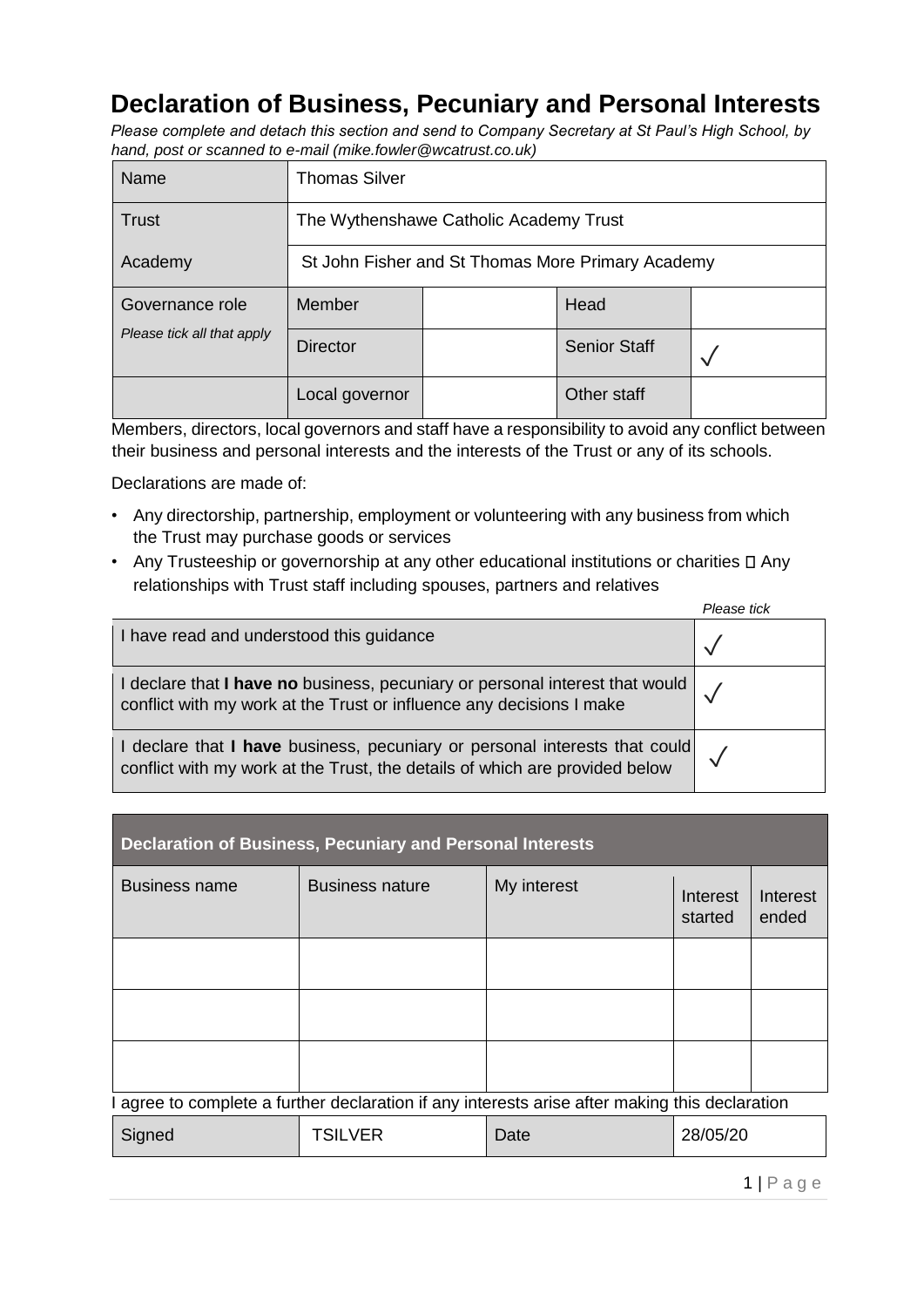## **Declaration of Business, Pecuniary and Personal Interests**

\_\_\_\_\_\_\_\_\_\_\_\_\_\_\_\_\_\_\_\_\_\_\_\_\_\_\_\_\_\_\_\_\_\_\_\_\_\_\_\_\_\_\_\_\_\_\_\_\_\_\_\_\_\_\_\_\_\_\_\_\_\_\_\_\_\_\_\_\_\_\_\_\_\_\_\_\_\_\_\_\_\_

*Please complete and detach this section and send to Company Secretary at St Paul's High School, by hand, post or scanned to e-mail (mike.fowler@wcatrust.co.uk)* 

| Name                       | Thomas Silver                                |  |                     |  |
|----------------------------|----------------------------------------------|--|---------------------|--|
| <b>Trust</b>               | The Wythenshawe Catholic Academy Trust       |  |                     |  |
| Academy                    | St John Fisher and St Thomas More RC Primary |  |                     |  |
| Governance role            | Member                                       |  | Head                |  |
| Please tick all that apply | <b>Director</b>                              |  | <b>Senior Staff</b> |  |
|                            | Local governor                               |  | Other staff         |  |

Members, directors, local governors and staff have a responsibility to avoid any conflict between their business and personal interests and the interests of the Trust or any of its schools.

Declarations are made of:

- Any directorship, partnership, employment or volunteering with any business from which the Trust may purchase goods or services
- Any Trusteeship or governorship at any other educational institutions or charities  $\square$  Any relationships with Trust staff including spouses, partners and relatives

|                                                                                                                                                           | Please tick |
|-----------------------------------------------------------------------------------------------------------------------------------------------------------|-------------|
| I have read and understood this guidance                                                                                                                  |             |
| I declare that I have no business, pecuniary or personal interest that would<br>conflict with my work at the Trust or influence any decisions I make      |             |
| I declare that I have business, pecuniary or personal interests that could<br>conflict with my work at the Trust, the details of which are provided below |             |

| <b>Declaration of Business, Pecuniary and Personal Interests</b> |                        |             |                     |                   |
|------------------------------------------------------------------|------------------------|-------------|---------------------|-------------------|
| <b>Business name</b>                                             | <b>Business nature</b> | My interest | Interest<br>started | Interest<br>ended |
|                                                                  |                        |             |                     |                   |
|                                                                  |                        |             |                     |                   |
|                                                                  |                        |             |                     |                   |

I agree to complete a further declaration if any interests arise after making this declaration